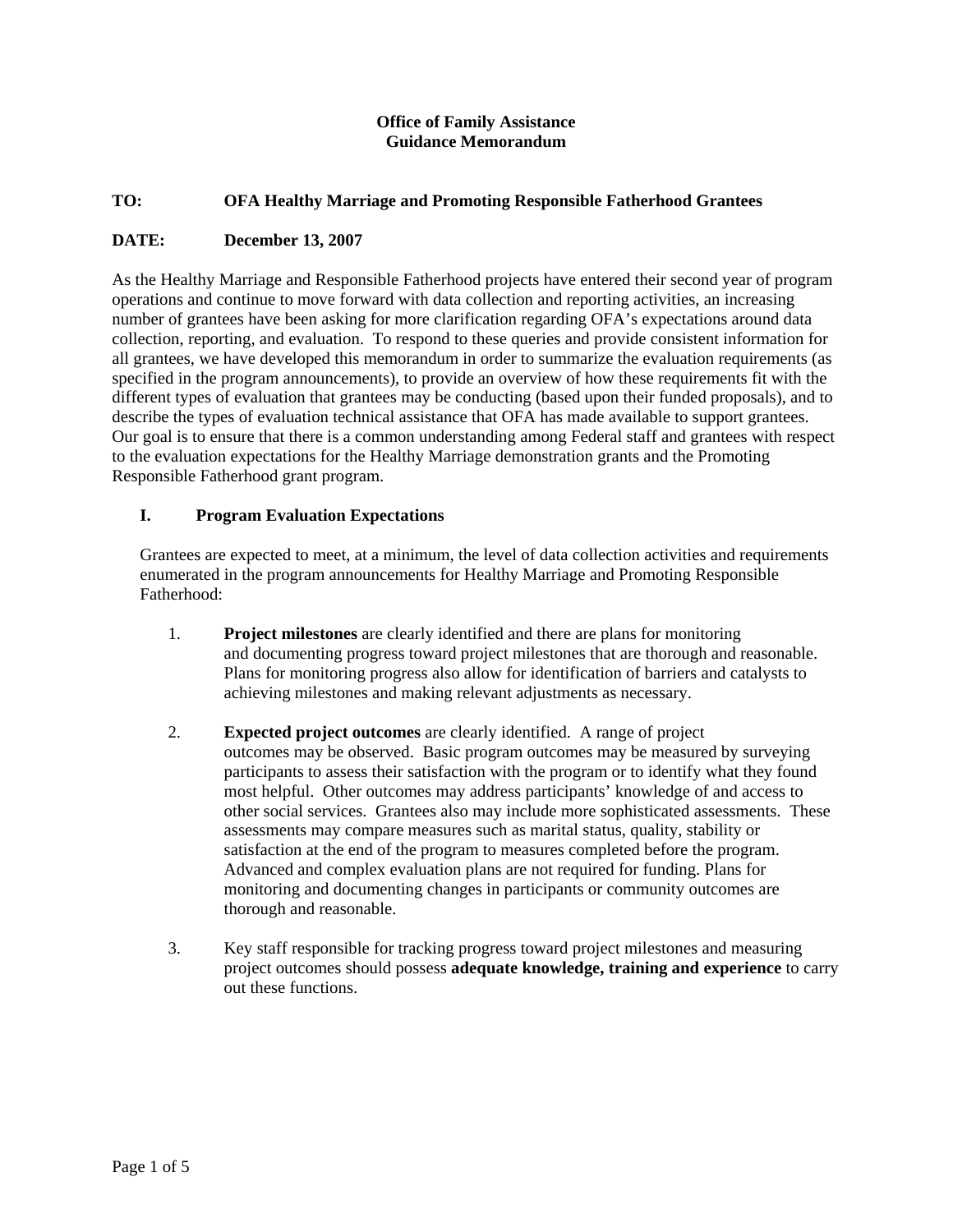# **II. Different Types of Evaluation**

## **A. Descriptive Evaluation**

There is an expectation that all grantees, at a minimum, will be participating in a descriptive evaluation. A **descriptive evaluation** describes the services and activities that were implemented in a program. Each grantee was funded with an expectation that a specified number of participants would be served and that specific services would be implemented under the authorized activity areas for the designated priority area. Process measures, or "output" data, *describe* who received the services, what they received, and "how much" of the service was provided. Therefore, grantees should be tracking the number, type, and duration of services. Progress toward project milestones is successive, and therefore, data should be collected on an ongoing basis over the course of the demonstration to monitor and describe how well the established goals are being met. This information will enable grantees to demonstrate to ACF whether they were able to provide the services that they were funded to provide. Please note that service outputs must correlate with the allowable activity areas that grantees were approved in their application. The sample tables included in the *Suggested Semi-annual Report Format* provided by OFA provide an example of how grantees can monitor and report their progress toward service implementation milestones.

Examples of service outputs include:

- Number of fathers who attended skill-based parenting education sessions
- Number of fathers who participated in counseling
- Number of fathers who participated in Work First services
- Number of fathers who participated in educational sessions on effective parenting practices
- Number of career-building and advancement workshops offered
- Number and type of employment and training materials disseminated
- Number of relationship skill education workshops offered
- Number and type of marriage preparation programs offered
- Number of couples that participated in marriage skills training programs
- Number of couples interested in marriage that participated in pre-marital education programs
- Number and type of advertising campaigns conducted on the value of marriage
- Number and type of educational sessions in high schools on relationship skills and budgeting
- Number and type of outreach materials disseminated
- Number of staff trained
- Types of staff training provided

A descriptive evaluation also involves the collection of "descriptive statistics" on the characteristics of program participants, such as age, race, marital status, education, employment, and number of children. This information can be used to help interpret whether the program is reaching its intended target population and whether adjustments to the service approach may be necessary. These descriptive statistics also help to identify who benefits most from the program and can be used to interpret the findings after the evaluation has been conducted.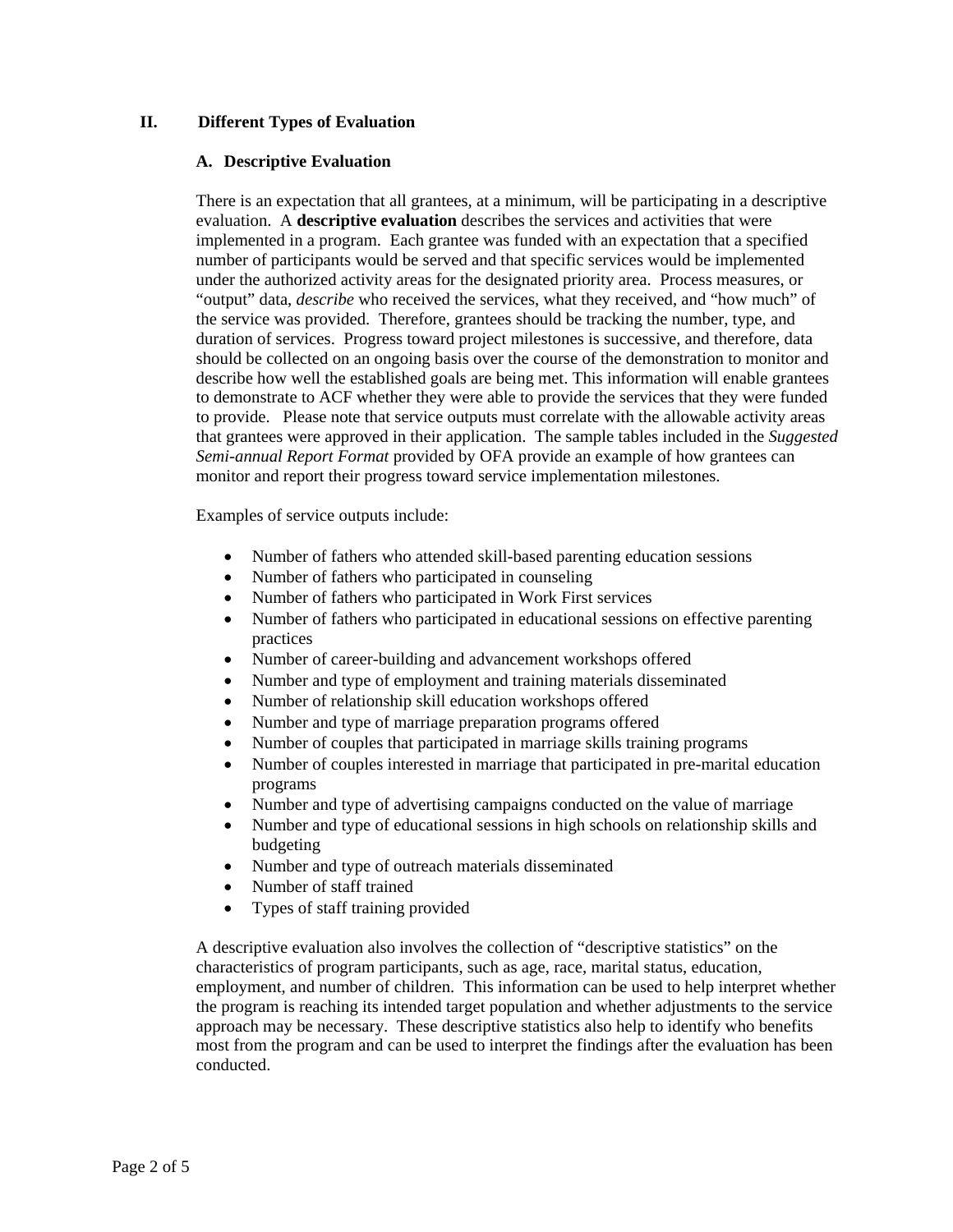A descriptive evaluation may also include descriptive *outcomes*. These are not based on longitudinal changes in an outcome variable (i.e., they do not rely on the measurement of outcomes at different points in time) but describe the status or condition of participants after they participate in a program.

Examples of descriptive outcomes include:

- Number of program participants who are knowledgeable about available services
- Number of program participants who are knowledgeable about how to access services
- Number of program participants who believe their participation in the program was beneficial
- Number of fathers who completed a GED
- Number of fathers who completed anger management class
- Number of fathers that established a Parenting Plan
- Number of fathers that established Paternity
- Number of fathers that had contact with their children
- Number of couples who completed a relationship enhancement or marriage skills program
- Number of couples who are committed to their relationship
- Number of couples who report satisfaction in the marital relationship

#### **B. Comparative Evaluation**

A comparative evaluation is used to measure outcomes by (1) making a comparison between conditions after participation in a program and conditions prior to participation, (2) comparing individuals who participated in a program with similar individuals that did not participate, or (3) a combination of both. Whereas a descriptive evaluation can report on milestones such as the number of fathers who had contact with their children, this measure does not indicate whether there has been a change or improvement in fathers' levels of contact. To know this, one would need to know the level of contact that fathers previously had established with their children in order determine whether the current level reflects an increase or improvement. A comparative evaluation speaks to this issue by assessing whether there have been changes or improvements in participants' knowledge, attitudes, skills, or behaviors. In a comparative evaluation, outcomes are operationalized (usually in a numeric or quantitative format) so that they reflect that a change is being measured and that some comparison is being made to determine whether a condition has "increased, " "improved," or is "greater" after the intervention. There are several different types of comparative evaluations. Some of the common types of comparative evaluation that OFA grantees may be implementing to measure program outcomes are listed below.

• **Pre-Post Design—**this design involves identifying an "event" that marks the beginning of an individual's participation in the program intervention. Data are then collected before that "event" or intervention begins, which is referred to as the pre-test or baseline assessment. After completion of the intervention, data are collected a second time from the same participants, which is referred to as the post-test or follow-up assessment. The follow-up data are then compared to the baseline data to identify whether participants changed or improved on the outcome measure.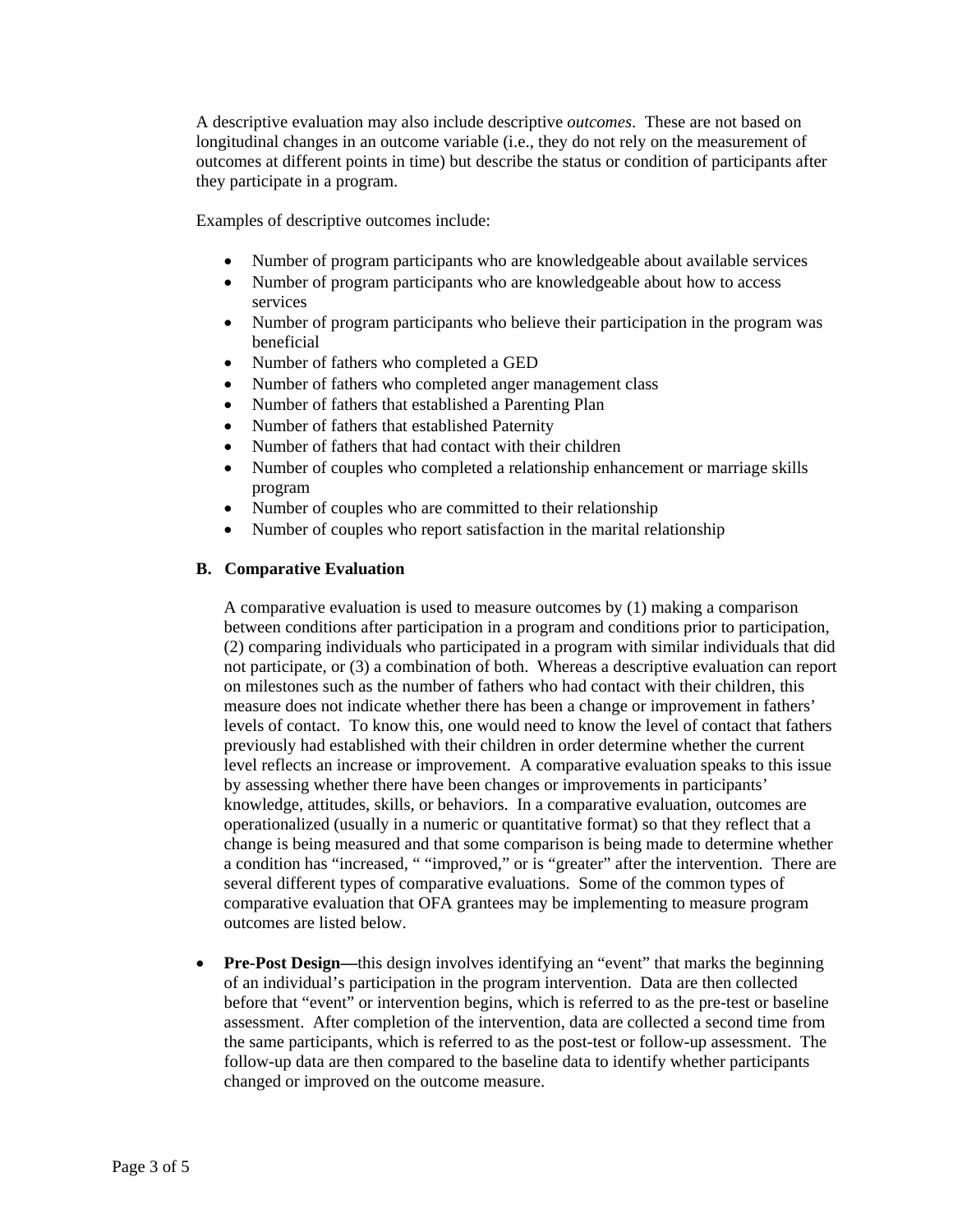- **Comparison Group**—this design involves the identification of a group of individuals assessed as being "comparable" to individuals in a participant group, but who have not been exposed to the services or interventions offered to program participants. A comparison group can be identified within the program's agency (e.g., similar individuals who could have benefited from the program) or from another agency or community that does not have the service intervention available. Typically, demographic characteristics and other key variables are examined, such as presenting conditions, to establish the comparability of the intervention and comparison groups. A comparison group may be identified before, during, or after the start of an intervention, and can be created at either the client level (i.e., individuals in the participant group are directly matched and compared with comparison individuals) or the aggregate level (i.e., outcomes for the participant group as a whole are compared with outcomes for the comparison group as a whole).
- **Historical or existing data as a comparison—when it is not possible to locate a group** of individuals this is comparable to the group of program participants, historical data can sometimes serve as a benchmark for comparison. For example, a program implementing agency-wide practice change could potentially see that all clients served by the agency are exposed to the intervention in one form or another. In this case, a program might rely on data regarding services and outcomes maintained by the agency prior to the changes in practice and compare these to the outcomes observed over time following the implementation of the practice changes.
- **Experimental Design**—this design is the most rigorous type of evaluation and is an experiment which is used to determine the extent to which a program causes change in the outcomes of interest beyond what would have been expected in the absence of the program. The gold standard for a rigorous comparative evaluation that enables an evaluator to attribute observed changes to the intervention is an experimental design with random assignment of individuals to a "treatment" group (receives the service or intervention) or a "control" group (does not receive the service or intervention). A less rigorous comparative evaluation can assess whether change has occurred in a participant group relative to the past or to a comparison group, but it generally cannot determine whether, or to what extent, the observed changes are attributable to the program or intervention of interest. An experimental design, by contrast, applies more rigorous standards of research design, data collection, and analysis to allow an evaluator to conclude with a greater degree of confidence that observed impacts are a function of the intervention itself and are not a result of other factors. Analyses typically involve the comparison of outcomes for program participants to those of a systematically and carefully defined comparison group. In other words, an evaluator would examine whether the changes or improvements in the participant group were greater, or more favorable, than the changes in a comparable group of individuals that did not receive the intervention.

Examples of outcomes measured in a comparative evaluation include:

- Improved attitudes toward children
- Increased contact with child
- Increased knowledge of effective parenting practices
- Increased knowledge of characteristics of healthy relationships